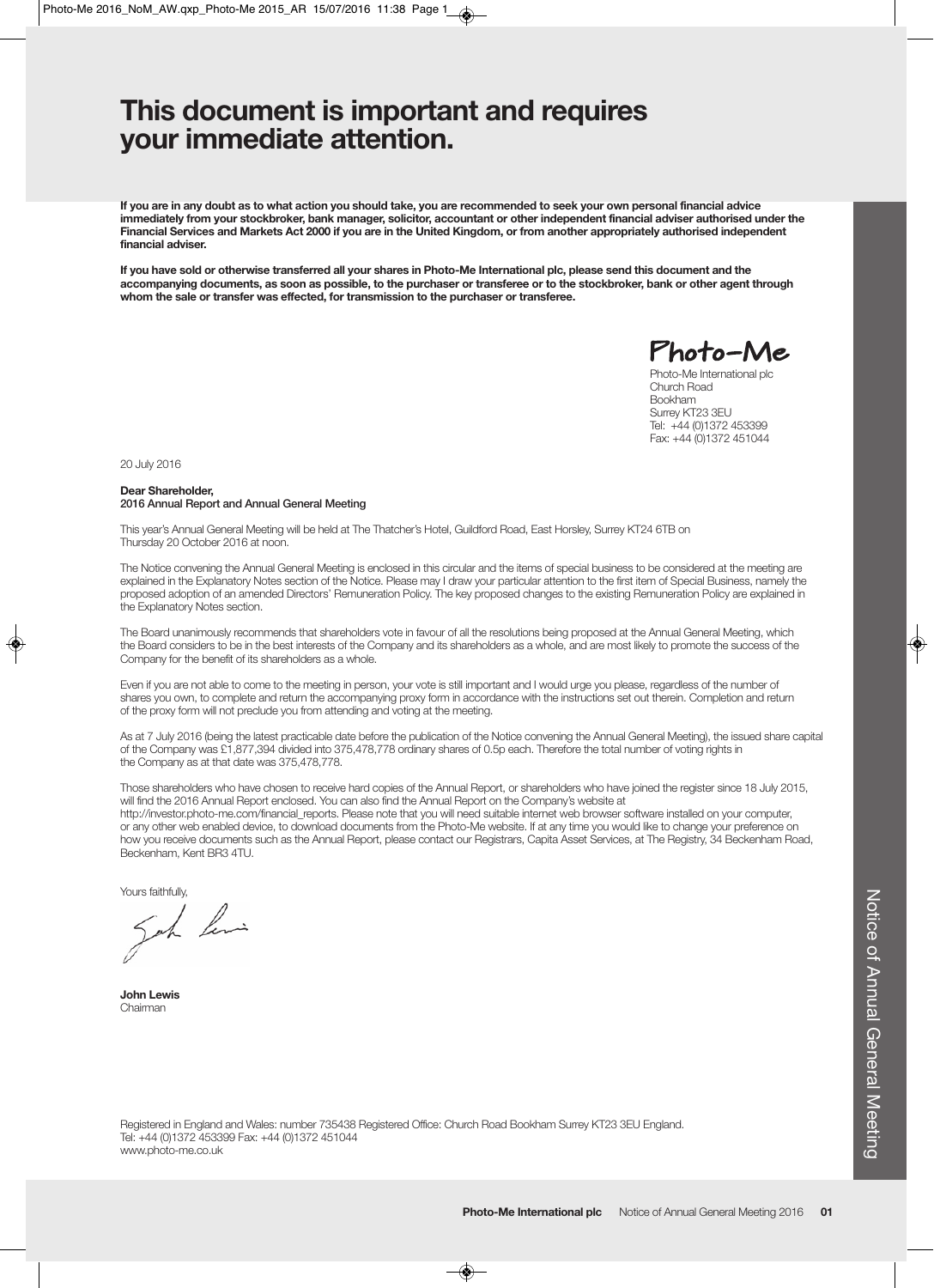### **Notice of Annual General Meeting**

NOTICE IS HEREBY GIVEN that the fifty-fourth Annual General Meeting of Photo-Me International plc (the "Company") will be held at The Thatcher's Hotel, Guildford Road, East Horsley, Surrey KT24 6TB on Thursday 20 October 2016 at noon to consider and, if thought fit, pass the following Resolutions, which will be proposed in the case of Resolutions 1 to 9 as Ordinary Resolutions, and Resolutions 10 and 11, as Special Resolutions.

#### **As Ordinary Business**

- **Ordinary Resolutions**
- 1. THAT the Company's Accounts and the Reports of the directors and the auditor for the year ended 30 April 2016 be received.
- 2. THAT the directors' remuneration report for the year ended 30 April 2016, as set out on pages 30 to 42 of the Annual Report (other than the part of the report which sets out the directors' remuneration policy), be approved.
- 3. THAT a final dividend of 3.285p per ordinary share in respect of the year ended 30 April 2016 be declared to be payable on 10 November 2016 to shareholders on the register at the close of business on 7 October 2016.
- 4. THAT KPMG LLP be re-appointed auditor of the Company to hold office from the conclusion of the meeting until the conclusion of the next general meeting at which accounts are laid before the Company.
- 5. THAT the directors of the Company be authorised to fix the remuneration of the auditor.
- 6. THAT Mr Emmanuel Olympitis be re-elected as a director.

#### **As Special Business**

#### **Ordinary Resolutions**

- 7 THAT the Directors' Remuneration Policy as set out on pages 31 to 35 of the Company's Annual Report for the year ended 30 April 2016 be approved.
- 8. THAT, in accordance with sections 366 and 367 of the Companies Act 2006 (the "Act"), the Company and all companies that are its subsidiaries at any time during the period for which this Resolution is effective are authorised to:
	- (i) make political donations to political parties and/or independent election candidates not exceeding £25,000 per annum in total;
	- (ii) make political donations to political organisations other than political parties not exceeding £25,000 per annum in total; and
	- (iii) incur political expenditure not exceeding £25,000 per annum in total,

(in each case such terms have the meanings given by sections 363 to 365 of the Act) during the period of four years beginning with the date of the passing of this Resolution. In any event, the aggregate amount of political donations together with political expenditure made or incurred under this authority shall not exceed £25,000 per annum.

- 9. THAT the directors be generally and unconditionally authorised in accordance with Section 551 of the Act to allot shares in the Company and to grant rights to subscribe for or convert any security into shares in the Company:
	- (i) up to an aggregate nominal amount of £625,798; and
	- (ii) in so far as such shares comprise equity securities (as defined in section 560 of the Act) up to a further nominal amount of £625,798 in connection with an offer by way of a rights issue:
		- (a) to ordinary shareholders in proportion (as nearly as may be practicable) to their existing holdings; and
		- (b) to holders of other equity securities as required by the rights of those securities or as the directors otherwise consider necessary,

and so that the directors may impose any limits or restrictions and make any arrangements which they consider necessary or appropriate to deal with treasury shares, fractional entitlements, record dates, legal, regulatory or practical problems in, or under the laws of, any territory or any other matter. This authority shall expire at the earlier of the conclusion of the next Annual General Meeting of the Company or 15 months from the date this Resolution is passed (unless previously renewed, varied or revoked by the Company in general meeting), provided that the Company may make offers and enter into agreements before this authority expires which would, or might, require equity securities to be allotted or subscription or conversion rights to be granted after the authority ends and the directors may allot equity securities or grant rights to subscribe for or convert securities into ordinary shares under any such offer or agreement as if the authority had not expired.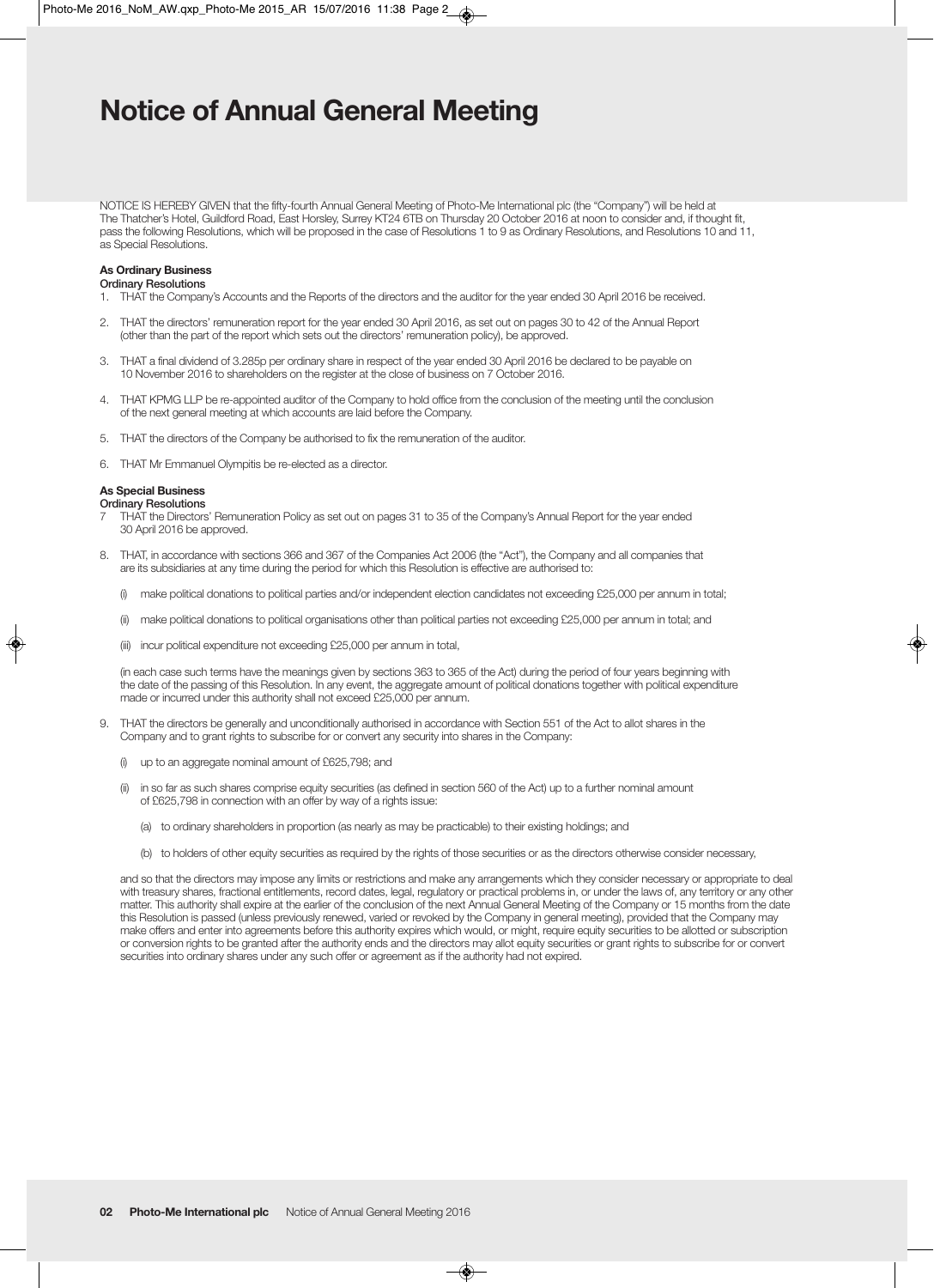#### **Special Resolutions**

- 10. THAT, subject to the passing of Resolution 9 above, the directors be empowered, pursuant to Sections 570 and 573 of the Act, to allot equity securities (within the meaning of Section 560 of the Act) wholly for cash, pursuant to the authority conferred on them by Resolution 9 above, and to sell ordinary shares in the capital of the Company which are held by the Company in treasury, as if Section 561 of the Act did not apply to any such allotment or sale PROVIDED THAT this power shall be limited:
	- (i) to the allotment of equity securities and the sale of treasury shares for cash in connection with any rights issue, open offer or any other pre-emptive offer in favour of the holders of ordinary shares in the capital of the Company at such record date or dates as the directors may determine for the purpose of the issue where the equity securities respectively attributable to the interests of all such holders are proportionate (as near as may be) to the respective numbers of ordinary shares held by them at such record date or dates so determined subject always to such exclusions or other arrangements as the directors may deem necessary or appropriate to deal with fractional entitlements, treasury shares, record dates, or legal, regulatory or practical difficulties which may arise in or under the laws of any territory, or the requirements of any regulatory body or stock exchange or any other matter whatsoever; and
	- (ii) to the allotment (otherwise than pursuant to sub-paragraph (i) above) of equity securities and sale of treasury shares for cash up to an aggregate nominal value not exceeding £93,870 being equal to 5% of the issued ordinary share capital of the Company as at 7 July 2016.

The power hereby conferred on the directors by this Resolution shall (unless previously revoked or renewed by Special Resolution of the Company) cease to have effect when the authority under Resolution 9 above is revoked or would (if not renewed) expire, save that the Company may, before the power given by this Resolution expires, make an offer or agreement which would or might require equity securities to be allotted or treasury shares to be sold for cash after such expiry and the directors may allot equity securities or sell treasury shares for cash pursuant to such offer or agreement as if the power conferred by this Resolution had not expired.

- 11. THAT the Company be generally and unconditionally authorised in accordance with Section 701 of the Act to make market purchases (within the meaning of Section 693(4) of the Act) of ordinary shares of 0.5p each in the Company provided that:
	- (i) the maximum aggregate number of ordinary shares hereby authorised to be purchased is 37,547,878, representing 10% of the issued ordinary share capital of the Company as at 7 July 2016;
	- (ii) the minimum price, exclusive of expenses, which the Company may pay for each ordinary share is its nominal value;
	- (iii) the maximum price, exclusive of expenses, which the Company may pay for an ordinary share shall be, in respect of an ordinary share contracted to be purchased on any day, the higher of:
		- (a) an amount which is not more than 5% above the average of the closing middle market quotations for an ordinary share (derived from the London Stock Exchange Daily Official List) for the five business days immediately preceding the date on which that ordinary share is contracted to be purchased, or
		- (b) the higher of the price of the last independent trade or the highest current independent bid on the London Stock Exchange at the time the purchase is carried out; and
	- (iv) unless renewed, the authority conferred by this Resolution shall expire either at the conclusion of the next Annual General Meeting of the Company or on the expiry of 15 months from the passing of this Resolution, whichever is the first to occur, save that the Company may, before such expiry, enter into a contract or contracts to purchase ordinary shares which would or might be executed wholly or partly after such expiry and make purchases of ordinary shares in pursuance of such contract or contracts.

By order of the Board

### **Del Mansi**

Company Secretary

#### **Photo-Me International plc**  Church Road Bookham

Surrey KT23 3EU

20 July 2016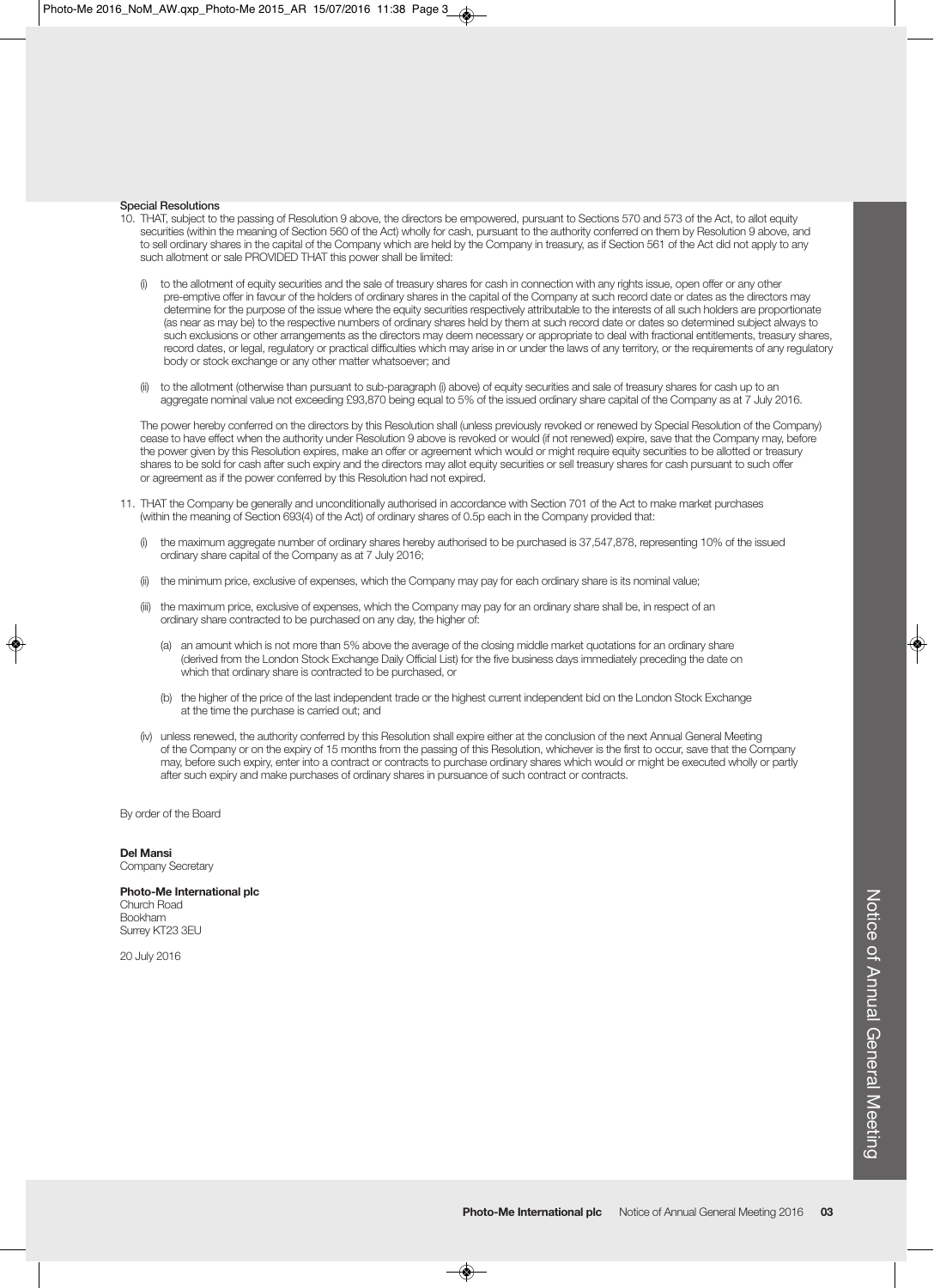#### **Attendance and voting**

A member entitled to attend and vote is entitled to appoint one or more proxies to attend, to speak and to vote instead of him or her. A member may appoint more than one proxy in relation to the Annual General Meeting provided that each proxy is appointed to exercise the rights attached to a different share or shares held by that member. A proxy need not be a member of the Company. To be valid, the proxy form and any power of attorney or other authority under which it is executed (or a duly certified copy of such power of attorney or other authority) must be lodged with the Company's registrars, Capita Asset Services, PXS 1, 34 Beckenham Road, Beckenham, Kent BR3 4ZF not less than 48 hours before the time fixed for the meeting (or any adjournment thereof), no account being taken of any part of a day that is not a working day. A proxy form is supplied with this Notice. Completion and return of the proxy form will not preclude a member from attending, speaking and voting in person at the meeting should he or she subsequently decide to do so. A member can only appoint a proxy using the procedures set out in these explanatory notes and in the notes on the proxy form.

Pursuant to Regulation 41 of the Uncertificated Securities Regulations 2001, the Company specifies that only those members registered in the register of members of the Company as at the close of business on 18 October 2016 (or, in the case of an adjournment, the close of business on the day which is two working days before the time of the adjourned meeting) shall be entitled to attend and vote at the meeting in respect of the number of shares registered in their name at that time. Changes to entries on the register of members after the close of business on 18 October 2016 (or, in the case of an adjournment, the close of business on the day which is two working days before the time of the adjourned meeting) shall be disregarded in determining the rights of any person to attend, speak or vote at the meeting.

If you are not a member of the Company but you have been nominated by a member of the Company under Section 146 of the Act to enjoy information rights (a "Nominated Person"), you do not have a right to appoint any proxies under the procedures set out above. If you are a Nominated Person, you may have a right under an agreement between you and the member of the Company who has nominated you to have information rights (the "Relevant Member") to be appointed or to have someone else appointed as a proxy for the meeting. If you either do not have such a right or if you have such a right but do not wish to exercise it, you may have a right under an agreement between you and the Relevant Member to give instructions to the Relevant Member as to the exercise of voting rights. Your main point of contact in terms of your investment in the Company remains the Relevant Member (or, perhaps, your custodian or broker) and you should continue to contact them (and not the Company) regarding any changes or queries relating to your personal details and your interest in the Company (including any administrative matters). The only exception to this is where the Company expressly requests a response from you.

A corporation which is a member can appoint one or more corporate representatives who may exercise, on its behalf, all its powers as a member provided that no more than one corporate representative exercises powers over the same share.

In the case of joint holders, where more than one of the joint holders purports to appoint a proxy, only the appointment submitted by the most senior holder will be accepted. Seniority is determined by the order in which the names of the joint holders appear in the Company's register of members in respect of the joint holding (the first-named being the most senior).

Copies of the following documents are available for inspection at the Registered Office of the Company at any time during normal business hours on any weekday (excluding Saturdays, Sundays and public holidays) from the date of this Notice until the conclusion of the Annual General Meeting, and will also be available for inspection at the place of the Annual General Meeting from 15 minutes before the meeting until its conclusion:

- register of interests of directors in the share capital of the Company;
- service contracts of executive directors; and
- (iii) letters of appointment of the non-executive directors.

Any member attending the meeting has the right to ask questions. The Company must cause to be answered any such question relating to the business being dealt with at the meeting but no such answer need be given if:

- to do so would interfere unduly with the preparation for the meeting or involve the disclosure of confidential information;
- the answer has already been given on a website in the form of an answer to a question; or
- (iii) it is undesirable in the interests of the Company or the good order of the meeting that the question be answered.

Members should note that it is possible that, pursuant to requests made by members of the Company under Section 527 of the Act, the Company may be required to publish on a website a statement setting out any matter relating to:

- (i) the audit of the Company's accounts (including the auditor's report and the conduct of the audit) that are to be laid before the Annual General Meeting; or
- (ii) any circumstance connected with an auditor of the Company ceasing to hold office since the previous meeting at which annual accounts and reports were laid in accordance with Section 437 of the Act.

The Company may not require the members requesting any such website publication to pay its expenses in complying with Sections 527 or 528 of the Act. Where the Company is required to place a statement on a website under Section 527 of the Act, it must forward the statement to the Company's auditor not later than the time when it makes the statement available on the website. The business which may be dealt with at the Annual General Meeting includes any statement that the Company has been required under Section 527 of the Act to publish on a website.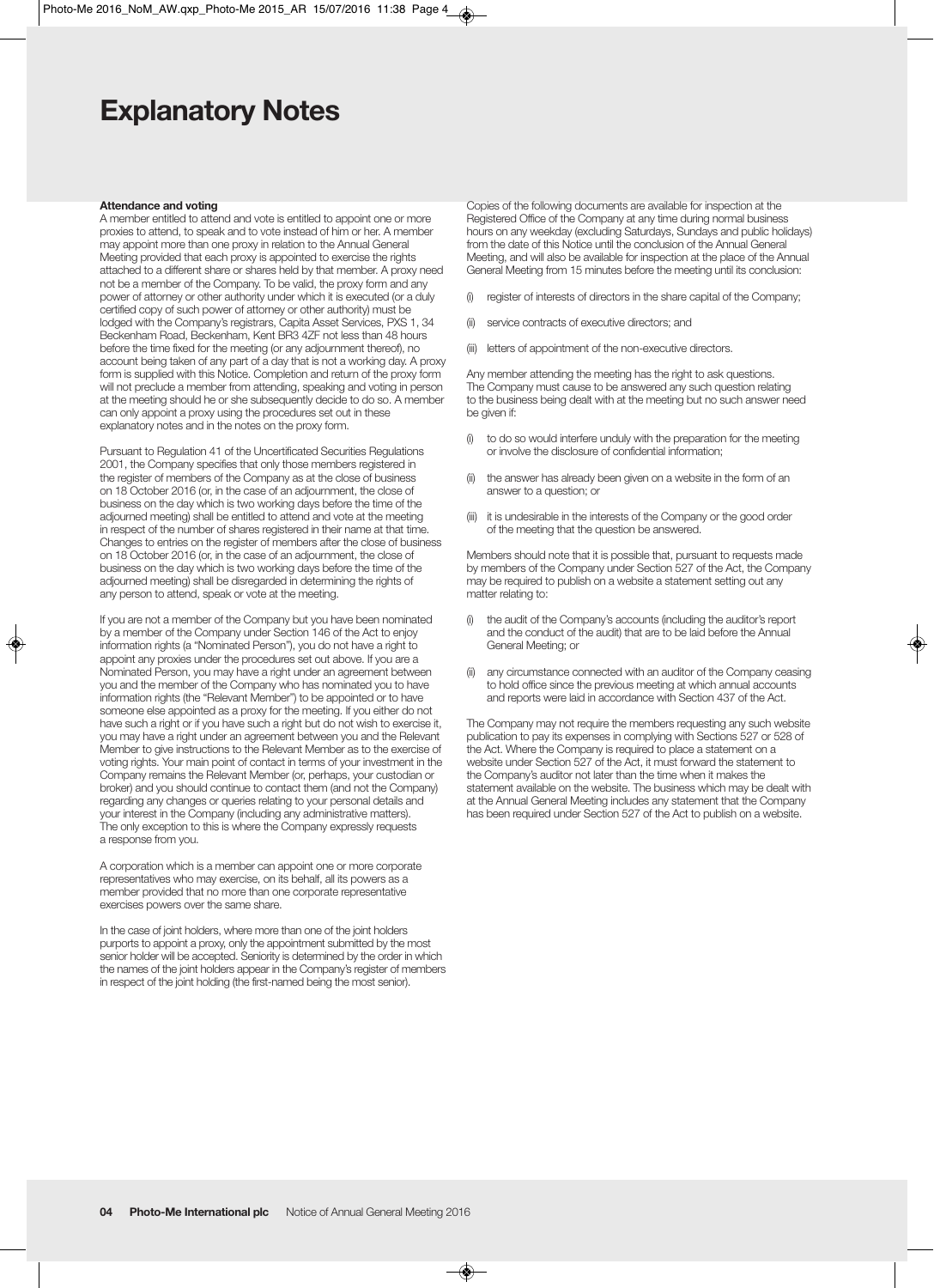#### **Voting using CREST's electronic proxy appointment service**

CREST members who wish to appoint a proxy or proxies by utilising the CREST electronic proxy appointment service may do so for the meeting and any adjournment(s) of it by using the procedures described in the CREST Manual (available via www.euroclear.com). CREST Personal Members or other CREST sponsored members, and those CREST members who have appointed a voting service provider(s), should refer to their CREST sponsor or voting service provider(s), who will be able to take the appropriate action on their behalf.

In order for a proxy appointment made by means of CREST to be valid, the appropriate CREST message (a "CREST Proxy Instruction") must be properly authenticated in accordance with Euroclear UK & Ireland Limited's ("EUI") specifications and must contain the information required for such instructions, as described in the CREST Manual. The message must be transmitted so as to be received by the issuer's agent RA10 by noon on 18 October 2016. For this purpose, the time of receipt will be taken to be the time (as determined by the timestamp applied to the message by the CREST Applications Host) from which the issuer's agent is able to retrieve the message by enquiry to CREST in the manner prescribed by CREST.

CREST members and, where applicable, their CREST sponsors or voting service providers should note that EUI does not make available special procedures in CREST for any particular messages. Normal system timings and limitations will therefore apply in relation to the input of CREST Proxy Instructions. It is the responsibility of the CREST member concerned to take (or, if the CREST member is a CREST personal member or sponsored member or has appointed a voting service provider(s), to procure that his CREST sponsor or voting service provider(s) take(s)) such action as shall be necessary to ensure that a message is transmitted by means of the CREST system by any particular time. In this connection, CREST members and, where applicable, their CREST sponsors or voting service providers are referred, in particular, to those sections of the CREST Manual concerning practical limitations of the CREST system and timings.

CREST personal members or other CREST sponsored members, and those CREST members who have appointed voting service provider(s) should contact their CREST sponsors or voting service provider(s) for assistance with appointing proxies via CREST. For further information on CREST procedures, limitations and system timings please refer to the CREST Manual (available from

https://www.euroclear.com/site/public/EUI). The Company may treat as invalid a proxy appointment sent by CREST in the circumstances set out in Regulation 35(5)(a) of the Uncertificated Securities Regulations 2001.

#### **Members' right to require circulation of a resolution to be proposed at the Annual General Meeting**

Under Section 338 of the Act, a member or members meeting the qualification criteria set out below, may, subject to conditions, require the Company to give to members notice of a resolution which may properly be moved and is intended to be moved at that meeting. The conditions are that:

- the resolution must not, if passed, be ineffective (whether by reason of inconsistency with any enactment or the Company's constitution or otherwise);
- the resolution must not be defamatory of any person, frivolous or vexatious;
- (iii) the request:
	- (a) may be in hard copy form or in electronic form (see note on "Submission of hard copy and electronic requests" below);
	- (b) must identify the resolution of which notice is to be given by either setting out the resolution in full or, if supporting a resolution sent by another member, clearly identifying the resolution which is being supported;
	- (c) must be authenticated by the person or persons making it (see below); and
	- (d) must be received by the Company not later than six weeks before the Annual General Meeting.

#### **Members' right to have a matter of business dealt with at the Annual General Meeting**

Under Section 338A of the Act, a member or members meeting the qualification criteria set out below, may, subject to conditions, require the Company to include in the business to be dealt with at the meeting a matter (other than a proposed resolution) which may properly be included in the business (a "matter of business").

The conditions are that:

- the matter of business must not be defamatory of any person, frivolous or vexatious;
- (ii) the request:
	- (a) may be in hard copy form or in electronic form (see below);
	- (b) must identify the matter of business by either setting it out in full or, if supporting a statement sent by another member, clearly identify the matter of business which is being supported;
	- (c) must be accompanied by a statement setting out the grounds for the request;
	- (d) must be authenticated by the person or persons making it (see below); and
	- (e) must be received by the Company not later than six weeks before the Annual General Meeting.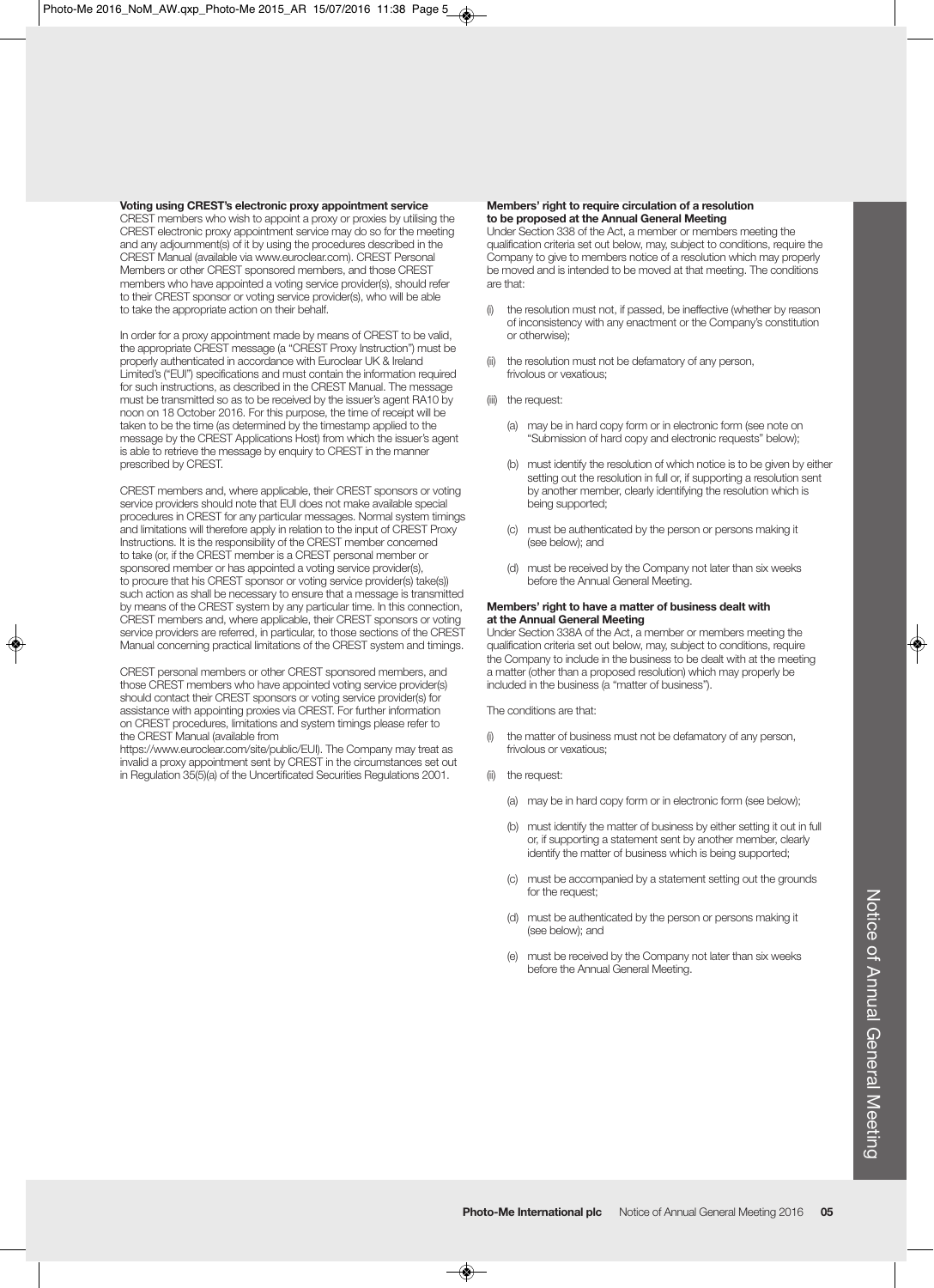continued

#### **Members' qualification criteria**

In order to be able to exercise the members' right to require:

- (i) circulation of a resolution to be proposed at the Annual General Meeting;
- (ii) the Company to publish audit concerns; or
- (iii) a matter of business to be dealt with at the meeting,

the relevant request must be made by:

- (a) a member or members having a right to vote at the meeting and holding at least 5% of total voting rights of the Company; or
- (b) at least 100 members having a right to vote at the meeting and holding, on average, at least £100 of paid up share capital.

#### **Submission of hard copy and electronic requests**

Where you, being a member or members, wish to request the Company to:

- (i) circulate a resolution to be proposed at the Annual General Meeting;
- (ii) include a matter of business to be dealt with at the Annual General Meeting; or
- (iii) publish audit concerns,

such requests must be made in accordance with one of the following ways:

- (a) hard copy request which is signed by you, states your full name and address and is sent to Photo-Me International plc, Church Road, Bookham, Surrey KT23 3EU for the attention of the Company Secretary, Del Mansi;
- (b) a request which is signed by you, states your full name and address and is sent by fax to +44 (0)1372 451044 marked for the attention of the Company Secretary, Del Mansi; or
- (c) a request which states your full name and address, and is sent by e-mail to IR@photo-me.co.uk. Please state "AGM 2016" in the subject line of the e-mail.

You may not use any electronic address provided either in this Notice of Annual General Meeting or the Chairman's letter in respect of the appointment of a proxy or variation or revocation of proxy voting instructions.

A copy of this Notice and information regarding the meeting, including the information required by Section 311A of the Act, can be found at www.photo-me.co.uk.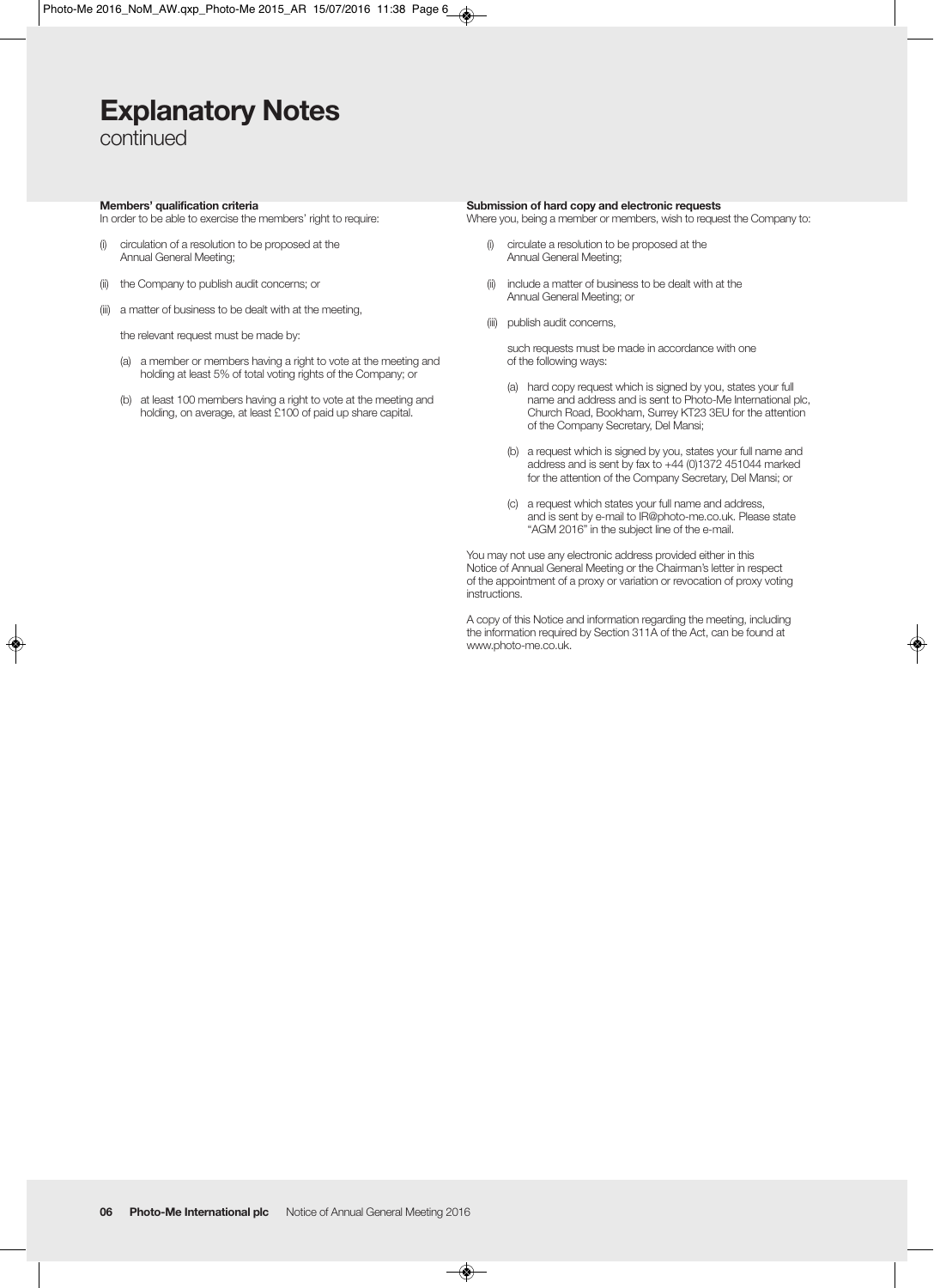to the Business of the Annual General Meeting

Resolutions 1 to 9 are Ordinary Resolutions, which will be passed if more than 50% of the votes cast are in favour.

#### **Resolution 1: To receive the 2016 Annual Report**

The directors will present to the Annual General Meeting ("AGM") the Accounts and the Reports of the directors and the auditor for the year ended 30 April 2016. These are contained in the Company's Annual Report. Shareholders may raise any questions on the 2016 Annual Report under this resolution.

#### **Resolution 2: Approval of the Directors' Remuneration Report**

The purpose of Resolution 2 is to seek the approval of the Directors Remuneration Report for the year ended 30 April 2016, excluding the part of the report which sets out the Directors' Remuneration Policy. The report is set out on pages 30 to 42 of the 2016 Annual Report and Accounts. This resolution is advisory in nature and no individual director's remuneration is dependent on it. At the Company's AGM in 2014 the Directors' Remuneration Policy was approved by shareholders and subject to amendments described below in the notes to Resolution 7, will continue to be the Directors' Remuneration Policy. The amended policy is set out in the remuneration report and the proposed amendments are subject to the passing of Resolution 7.

#### **Resolution 3: To declare a final dividend**

The final dividend of 3.285p per share is recommended by the directors for shareholders on the register at the close of business on 7 October 2016. If Resolution 3 is approved, the dividend will be paid on 10 November 2016. The ex-dividend date will be 6 October 2016.

#### **Resolution 4: Appointment of auditor**

This Resolution proposes the re-appointment of the Company's existing auditor, KPMG LLP. The Company is required to appoint an auditor at each general meeting at which accounts are presented, to hold office until the next AGM.

#### **Resolution 5: Authorising directors to fix the remuneration of the auditor**

This Resolution authorises the directors, in accordance with standard practice, to determine the remuneration of the auditor.

#### **Resolution 6: Re-election of Emmanuel Olympitis**

The Company's Articles of association require that any director appointed by the Board retires and seeks re-election at the first AGM following their appointment, and that all directors stand for re-election every three years.

Emmanuel Olympitis was appointed to the Board in December 2009. He is senior independent non-executive director, Chairman of the Remuneration Committee and a member of the Nomination and Audit Committees. His previous directorships include China Cablecom Holdings Limited (NASDAQ), Canoel International Energy Limited (Canada), Matica plc, Secure Fortress plc, Bulgarian Land Development plc, Norman 95 plc, Pacific Media plc (Executive Chairman) and Bella Media plc (Chairman). His early career was in merchant banking and financial services, and included roles as Executive Director of Bankers Trust International Ltd, Group Chief Executive of Aitken Hume International plc and Executive Chairman of Johnson & Higgins Ltd.

Emmanuel Olympitis wishes to stand for re-election. The Nomination Committee considers that Emmanuel Olympitis is independent and that his performance remains effective especially with regard to his responsibilities as Chairman of the Remuneration Committee and as a member of other Board Committees. The Board recommends his re-election as a director.

**Resolution 7: Amending the Directors' Remuneration Policy** Shareholder approval is being sought to amend the existing Directors' Remuneration Policy, the main amendments being to:

- (i) consistent with best practice, increase the policy in respect of shareholding guidelines for executive directors from 100% to 200% of salary and introduce a two-year post-vesting holding period. Any executive director who exercises share options under the Photo-Me 2014 Executive Share Option Scheme (Options) within two years of vesting will be required to retain the net-of-tax shares until the second anniversary of the vesting date. This holding period will be applied to any grant of options awarded to executive directors after the date of this resolution;
- (ii) as a result of the Remuneration Committee's wish to remunerate the CEO fairly and at market levels for his responsibility levels and role performed (and noting that there is no intention in the current year for the CEO to receive share option awards), increase the CEO's annual bonus potential from 100% to 150% of salary (inclusive of fees payable to any third party entity making the services of the CEO available to the Company and its subsidiaries), effective 1 May 2016 subject to approval. Any additional potential bonus will be based on targets based on the financial performance of the Company and its subsidiaries. Full disclosure in respect of the annual bonus performance targets and performance against those targets will be made in the Directors' Remuneration Report published immediately following the relevant year end in relation to which the bonus has been calculated.

In addition, minor amendments will be made to the non-executive director fee policy, permitting such individuals to receive benefits (intended to cover those expenses incurred in respect of the performance of a director's duties (such as travel to and from meetings) which may be treated by HMRC to be taxable) and, in line with the Company's articles of association, allow the Board to ask a non-executive director to undertake services not within the normal scope of their role and allowing such director to be paid a commercial rate. Full disclosure of any taxable benefits and/or additional fees would be made in the relevant Directors' Remuneration Report.

The full text of the amended remuneration policy, as it will be if approved by shareholders at the 2016 AGM, is set out on pages 31 to 35 of the Company's Annual Report and Accounts for the year ended 30 April 2016.

Please note that none of the directors will vote in relation to this Resolution given their interest in its subject matter.

If approved by shareholders, this amended policy will be binding upon the Company from the date of the AGM on 20 October 2016 (save for the increase in the CEO's annual bonus potential which is with effect from 1 May 2016), and the directors will only be able to make remuneration payments in accordance with the approved policy. Payments will continue to be made to directors and former directors in line with the existing Directors' Remuneration Policy approved by shareholders on 23 October 2014 until the date of the AGM on 20 October 2016. If shareholders approve the Directors' Remuneration Policy at the AGM on 20 October 2016, it will be valid for up to three years without further shareholder approval being required. If the Company wishes to change the Remuneration Policy further (e.g. at the 2017 AGM, three years from the date the original policy was approved), it will need to put the revised policy to a shareholder vote again, before it could implement that new policy.

As the new Directors' Remuneration Policy to be approved by this Resolution is in effect only making limited amendments to the existing policy (as described above), it is not regarded by the directors as being the adoption of a new policy. As such, the Remuneration Committee still intends to conduct a full review of the remuneration policy before the 2017 AGM (i.e. three years from the adoption of the first remuneration policy) to take recent investor feedback into account. The Remuneration Committee will consult with major investors and representative bodies where appropriate.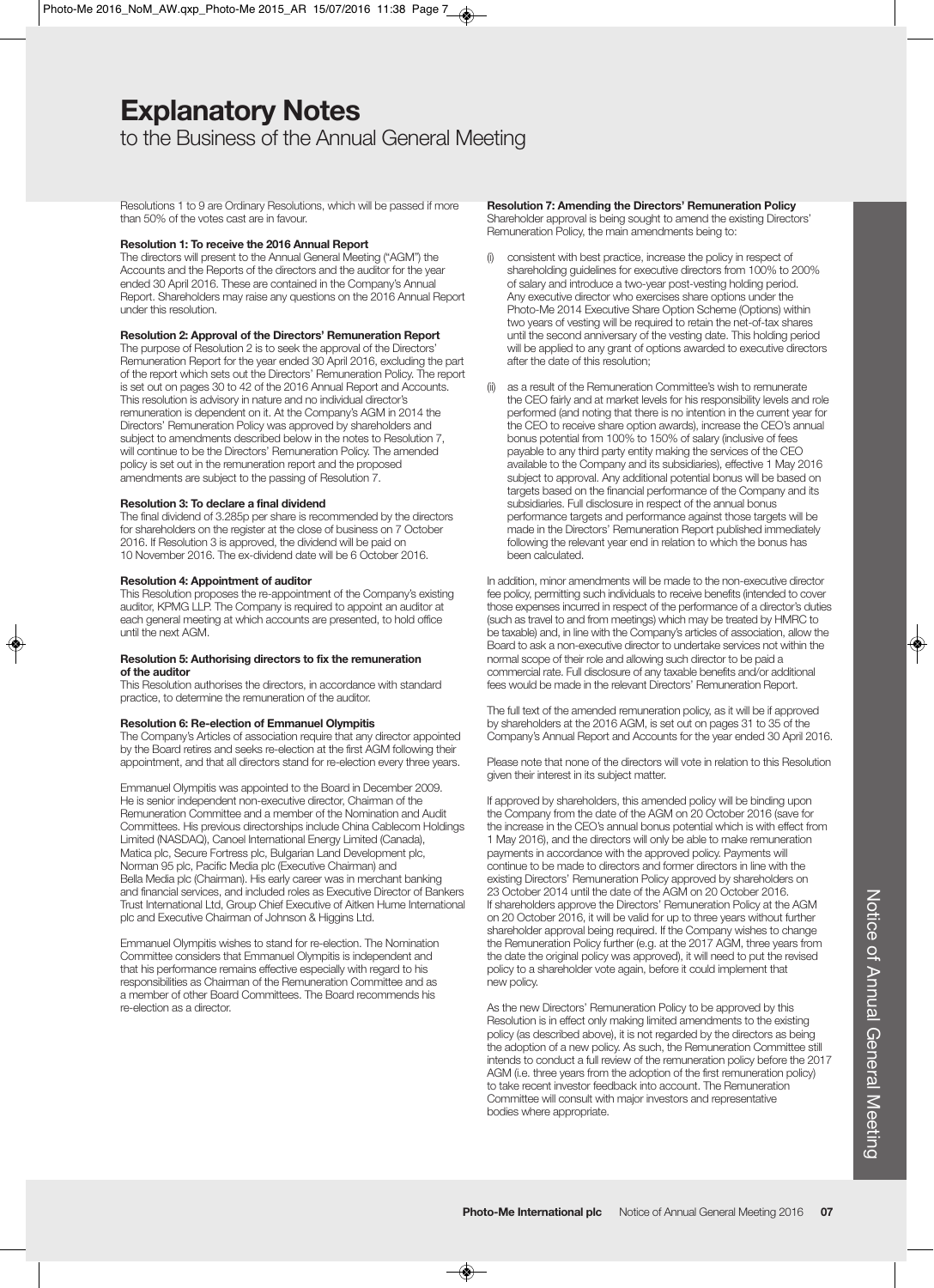### to the Business of the Annual General Meeting continued

#### **Resolution 8: Authorisation of political donations and expenditure**

It is not the policy of the Company or any of its subsidiaries to make donations to political parties. However, it is possible that certain routine activities undertaken by the Group may unintentionally fall within the broad scope of the provisions controlling political donations and expenditure contained in the Act. Any expenditure that is regulated under the Act must first be approved by shareholders and will be disclosed in the Annual Report. This Resolution, if passed, will provide the directors with authority to make donations and incur expenditure which might otherwise be caught by the terms of the Act, up to a maximum aggregate amount of £25,000 for the entire Group per annum, for four years from the date on which the Resolution is passed. This is a renewal of the authority last approved by shareholders in 2012.

#### **Resolution 9: General authority to allot shares**

Under section 551 of the Act, the directors may only allot shares or grant rights to subscribe for, or convert any security into, shares if authorised to do so by shareholders in a general meeting.

The existing authority provided at last year's AGM to allot shares in this way expires at the conclusion of this year's AGM. Consequently, this Resolution seeks to renew the authority for a further period until the earlier of the conclusion of next year's AGM or 15 months from the date this Resolution is passed (unless previously renewed, varied or revoked by the Company in general meeting).

The aggregate nominal value which can be allotted under the authority set out in paragraph (i) of the Resolution is limited to £625,798, which represents approximately one-third of the Company's issued ordinary share capital as at 7 July 2016, being the latest practicable date prior to the publication of this Notice of Annual General Meeting (hereinafter called the "Latest Practicable Date").

In accordance with guidance issued by The Investment Association, the authority in paragraph (ii) of the Resolution permits the directors to allot shares, or to grant rights to subscribe for, or convert any security into, shares in the Company only in connection with a fully pre-emptive rights issue, up to a further nominal value of £625,798. This amount, together with the authority provided under paragraph (i) of the Resolution, represents approximately two-thirds of the Company's issued ordinary share capital as at the Latest Practicable Date.

The directors have no present intention of exercising this authority, which would expire at the conclusion of the next AGM or, if earlier, 15 months from the date on which the Resolution is passed, other than in respect of the Company's share option schemes. This authority supersedes all previous authorities and the directors intend to seek its renewal at next year's AGM.

The Directors currently have no intention of issuing new shares, or of granting rights to subscribe for or to convert any security into shares, except in connection with the Company's employee share plans.

#### **Resolutions 10 and 11 are Special Resolutions, which will be passed if at least 75% of the votes cast are in favour.**

#### **Resolution 10: Disapplication of pre-emption rights**

The effect of Resolution 10, if passed, would be to enable the directors to issue shares for cash on a rights issue (or other pre-emptive offer) up to the maximum permitted by Resolution 9. It would also enable the directors to issue shares for cash (or sell shares held as treasury shares) up to an aggregate nominal amount not exceeding £93,870 (being equal to 5% of the Company's issued ordinary share capital as at the Latest Practicable Date) without first offering them to existing shareholders on a proportional basis. In respect of this aggregate nominal amount, the directors confirm their intention to follow the provisions of the Pre-emption Group's Statement of Principles regarding: (i) cumulative usage of authorities within a rolling three-year period without prior consultation with shareholders, and (ii) issuing no more than 5% of the ordinary share capital on a non-pre-emptive basis in any one year. Therefore over a rolling three-year period, except in a rights issue or pre-emptive offer, this disapplication shall not exceed 7.5% of the issued ordinary share capital. Unless renewed, this power would expire when the authority given by Resolution 9 to allot shares expires (whether or not renewed) or is revoked (if this is earlier) and the directors intend to seek its renewal at next year's AGM.

#### **Resolution 11: Authority to purchase own shares**

Shareholder approval is being sought to renew the general authority to the Company to make market purchases of its own shares. The authority will be in respect of up to 37,547,878 ordinary shares (being equal to 10% of the Company's issued ordinary share capital as at the Latest Practicable Date) and will be effective until the conclusion of the next AGM or, if earlier, 15 months from the date on which the Resolution is passed. If granted, the authority would only be exercised if an improvement in earnings per share was expected to result and the purchase would be in the best interests of shareholders generally. The Company has no present intention to purchase its own shares.

The Company has the choice of cancelling shares which have been repurchased or of holding them as treasury shares (or a combination of both). Treasury shares are essentially shares which have been repurchased by the Company and which it is allowed to hold pending either reselling them for cash, cancelling them or, if authorised, using them for the purposes of its employee share plans. The directors believe that it is desirable for the Company to have this choice. Holding the repurchased shares as treasury shares would give the Company the ability to resell or transfer them quickly and cost-effectively and would provide the Company with additional flexibility in the management of its capital base. No dividends will be paid on, and no voting rights will be exercised in respect of, treasury shares. Shares held as treasury shares will not automatically be cancelled and will not be taken into account in future calculations of earnings per share (unless they are subsequently resold or transferred out of treasury).

The Company purchased no shares during the year ended 30 April 2016.

The Company's issued share capital as at the Latest Practicable Date was £1,877,394 divided into 375,478,778 ordinary shares of 0.5p each. As at the Latest Practicable Date the total number of voting rights in the Company was 375,478,778.

The total number of options over ordinary shares outstanding as at the Latest Practicable Date was 5,492,793, representing approximately 1.46% of the issued share capital. If the authority to buy back shares under this Resolution were exercised in full, the total number of options to subscribe for ordinary shares outstanding as at the Latest Practicable Date would, assuming no further ordinary shares are issued, represent approximately 1.63% of the issued share capital.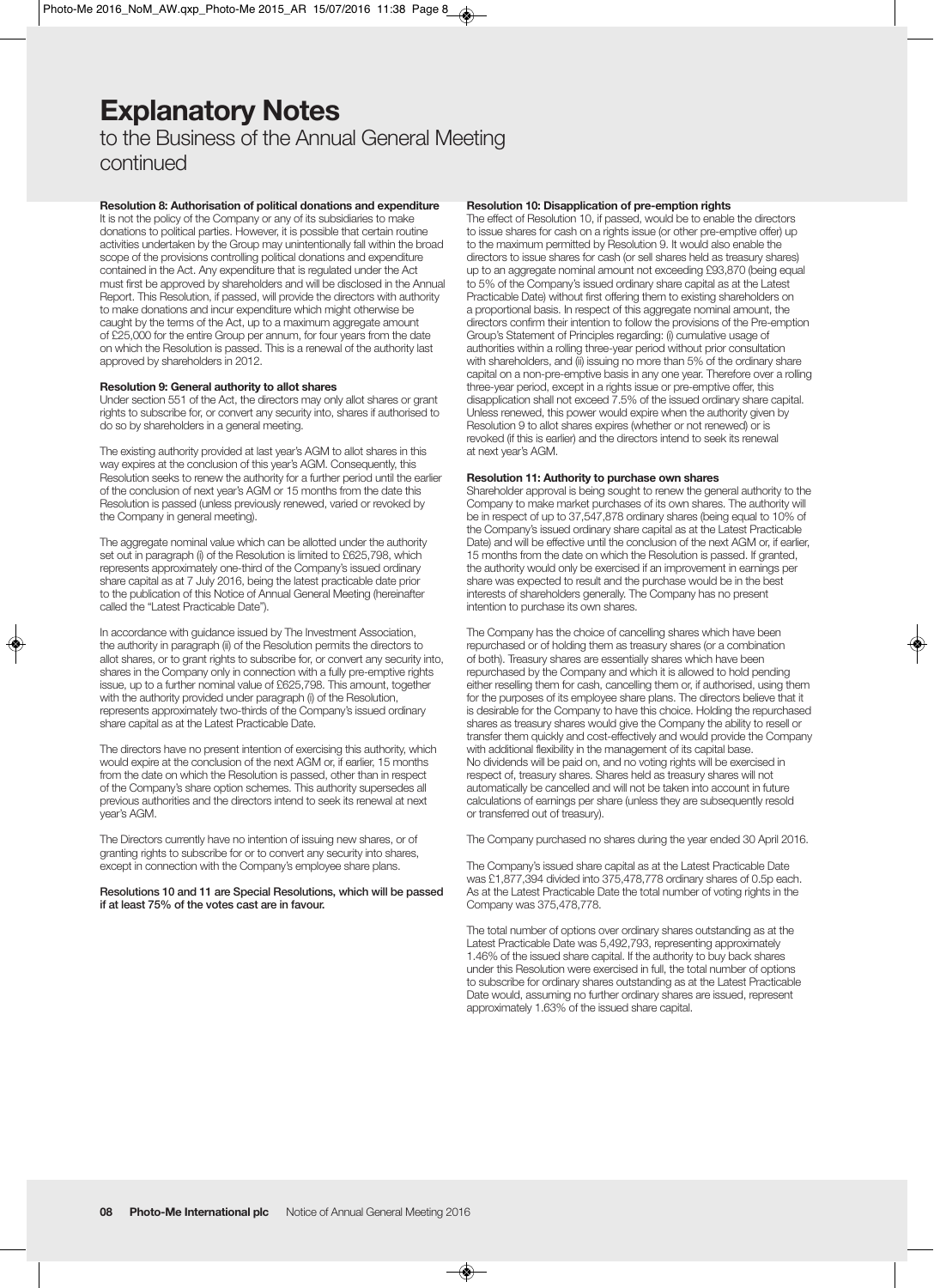## **Location of Annual General Meeting**

Location of Annual General Meeting, to be held at The Thatcher's Hotel, Guildford Road, East Horsley, Surrey KT24 6TB

A courtesy transport service will operate between **Horsley railway station** and The Thatcher's Hotel, before and after the meeting.

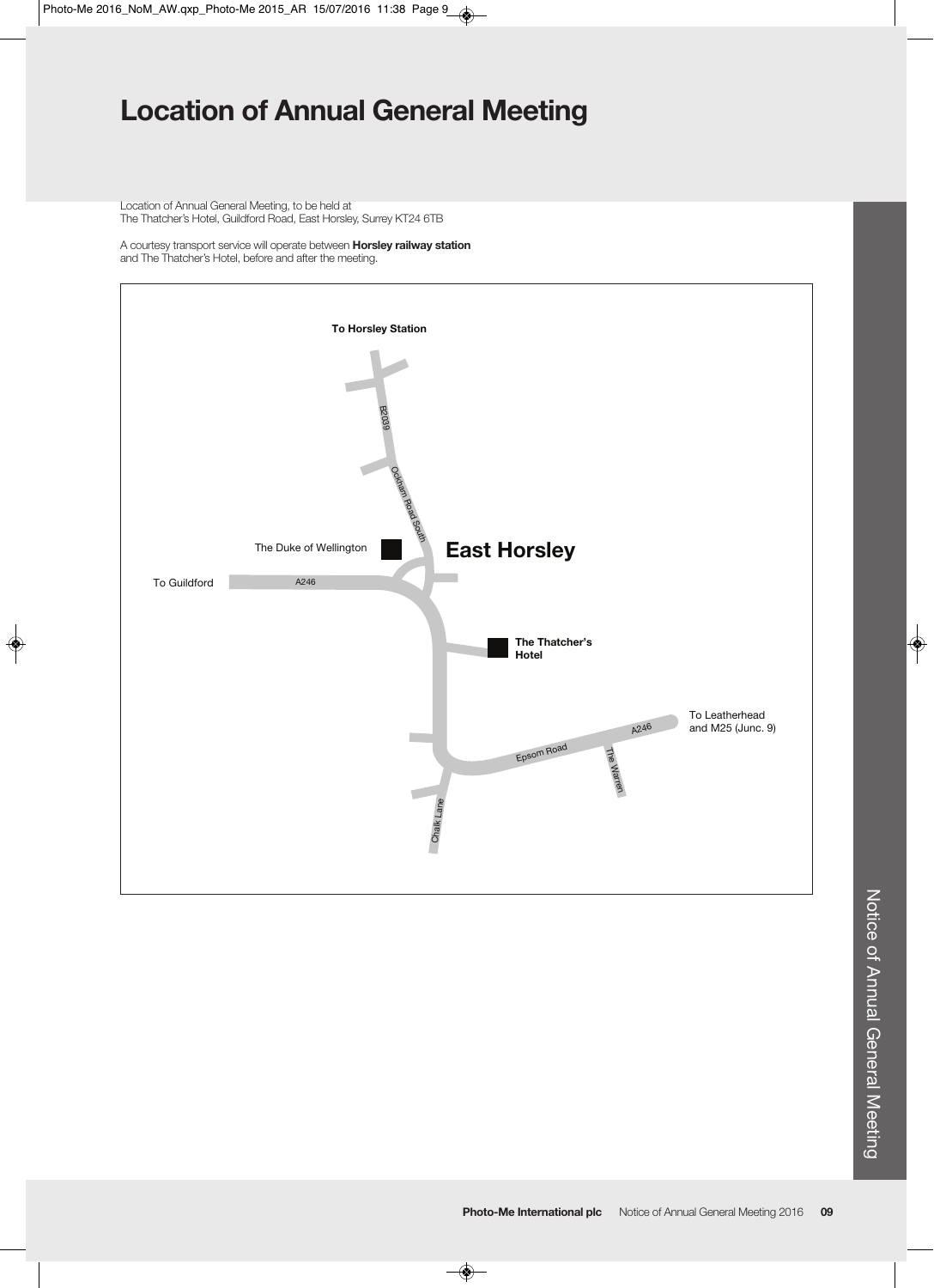## **Your Notes**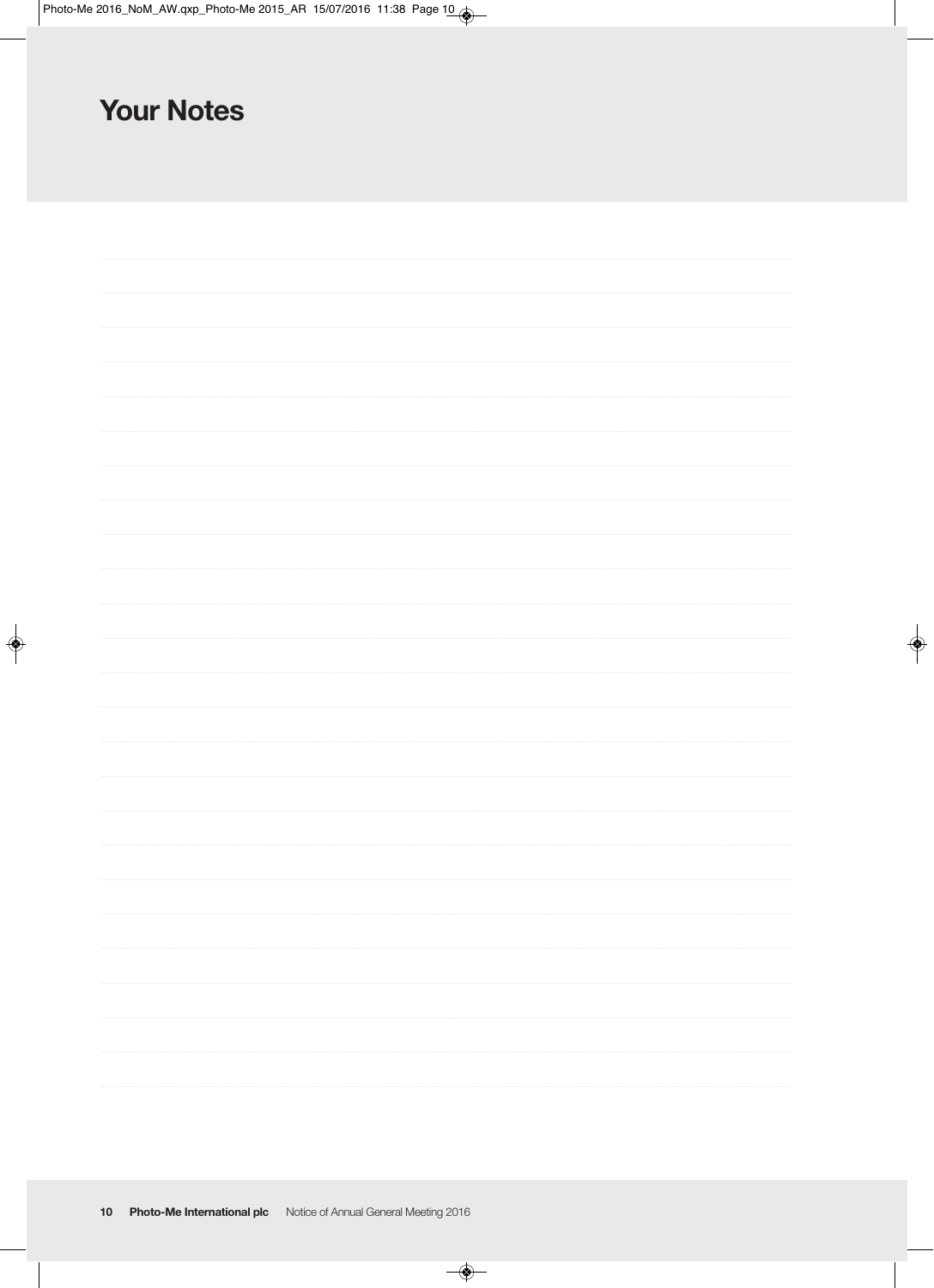### **Proxy Form**  for use by members only

|    | Photo-Me International plc<br>(the "Company")                                                                                                                                                                                                           |              |                              | Photo-Me             |
|----|---------------------------------------------------------------------------------------------------------------------------------------------------------------------------------------------------------------------------------------------------------|--------------|------------------------------|----------------------|
|    | I/We (BLOCK CAPITALS)                                                                                                                                                                                                                                   |              |                              |                      |
|    | of (address)                                                                                                                                                                                                                                            |              |                              |                      |
|    | being a member of the Company, hereby appoint                                                                                                                                                                                                           |              |                              |                      |
|    | Name of Proxy                                                                                                                                                                                                                                           | (see Note 2) | No. of shares, if applicable |                      |
|    | or, failing him/her, the Chairman of the meeting (see Note 2) to act as my/our proxy and on a poll to vote for me/us and on my/our behalf at the<br>Annual General Meeting of the Company to be held on 20 October 2016 and at any adjournment thereof. |              |                              |                      |
|    | I/We direct my/our proxy to vote as follows and otherwise as my/our proxy shall think fit:                                                                                                                                                              |              |                              |                      |
|    | (Please indicate with an X in the boxes below).                                                                                                                                                                                                         |              |                              |                      |
|    | Please mark this box if this proxy appointment is one of multiple appointments being made (see Note 2).                                                                                                                                                 |              |                              |                      |
|    | <b>Ordinary Business</b><br><b>Ordinary Resolutions</b><br>1. To receive the Accounts and Reports of the directors and the auditor<br>for the year ended 30 April 2016.                                                                                 | For          | Against                      | <b>Vote withheld</b> |
|    | 2. To approve the directors' remuneration report for the year ended 30 April 2016.                                                                                                                                                                      |              |                              |                      |
|    | 3. To declare a final dividend for the year ended 30 April 2016 of 3.285p per share,<br>payable on 10 November 2016.                                                                                                                                    |              |                              |                      |
|    | 4. To re-appoint KPMG LLP as auditor.                                                                                                                                                                                                                   |              |                              |                      |
| 5. | To authorise the directors to fix the remuneration of the auditor.                                                                                                                                                                                      |              |                              |                      |
|    | 6. To re-elect Mr Olympitis as a director.                                                                                                                                                                                                              |              |                              |                      |
|    | <b>Special Business</b><br><b>Ordinary Resolutions</b>                                                                                                                                                                                                  |              |                              |                      |
|    | 7. To approve the adoption of the amended Directors' Remuneration Policy.                                                                                                                                                                               |              |                              |                      |
|    | 8. To authorise the Company to make political donations and expenditure.                                                                                                                                                                                |              |                              |                      |
|    | 9. To authorise the directors to allot shares and grant rights to subscribe for,<br>or convert any security into, shares up to a maximum amount.                                                                                                        |              |                              |                      |
|    | <b>Special Resolutions</b><br>10. To enable directors to allot shares for cash without first offering them<br>to existing shareholders.                                                                                                                 |              |                              |                      |
|    | 11. To authorise the Company to make market purchases of its own shares.                                                                                                                                                                                |              |                              |                      |
|    |                                                                                                                                                                                                                                                         |              |                              |                      |

| Signature | Date | 2016 |
|-----------|------|------|
|           |      |      |